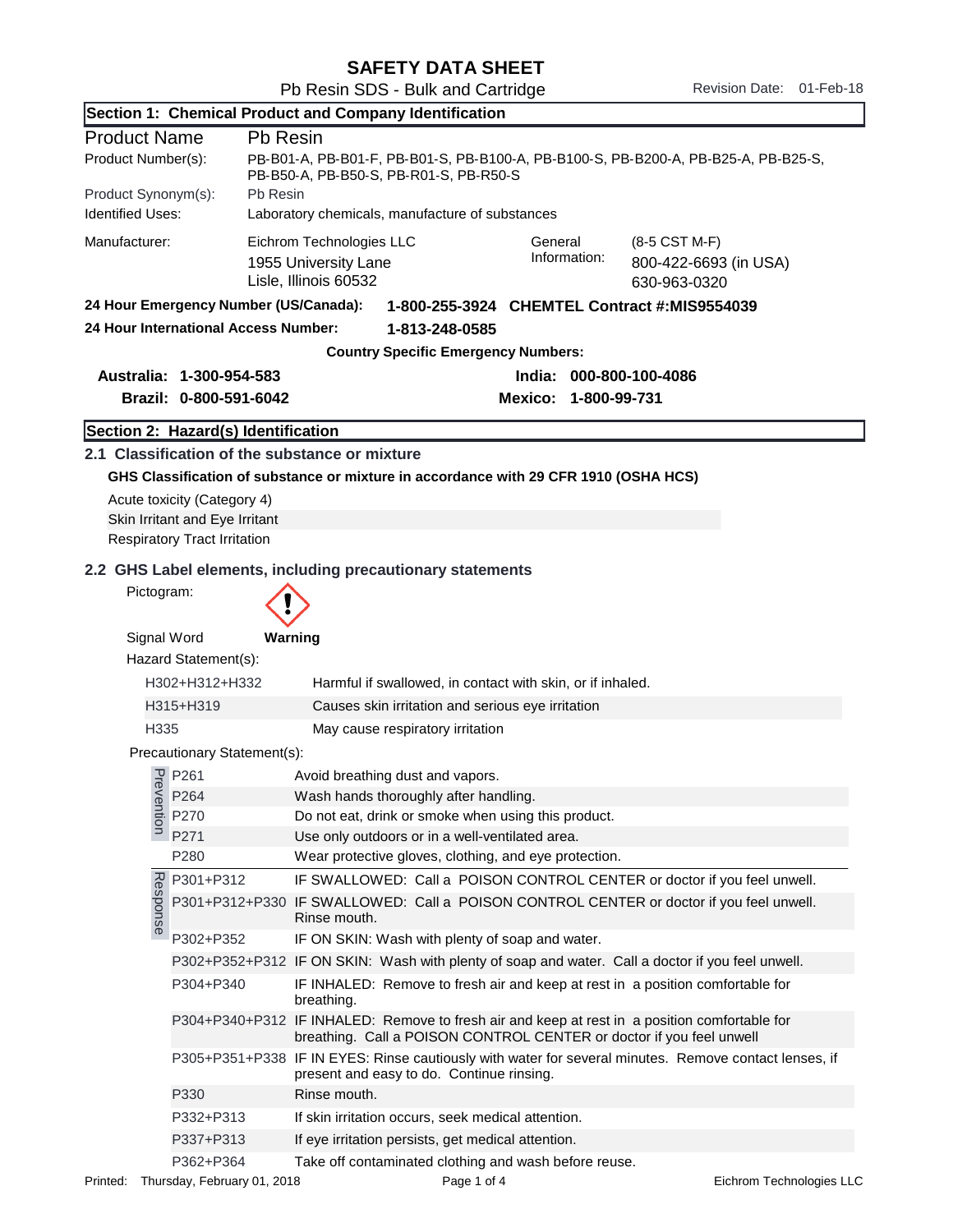|                                                                    |                 | P403+P233                                 | Store in a well-ventilated place. Keep container tightly closed. |                     |                                                                                         |
|--------------------------------------------------------------------|-----------------|-------------------------------------------|------------------------------------------------------------------|---------------------|-----------------------------------------------------------------------------------------|
|                                                                    | Storage         | P405                                      | Store locked up.                                                 |                     |                                                                                         |
|                                                                    |                 |                                           |                                                                  |                     |                                                                                         |
|                                                                    | 므.<br>sods<br>உ | P501                                      |                                                                  |                     | Dispose of contents/container in accordance with federal, state, and local regulations. |
| 2.3 Hazards Not Otherwise Classified (HNOC) or not covered by GHS: |                 |                                           |                                                                  |                     |                                                                                         |
| Section 3: Composition / Information on Ingredients                |                 |                                           |                                                                  |                     |                                                                                         |
| Component                                                          |                 |                                           |                                                                  | CAS Number          | Percentage Range                                                                        |
|                                                                    |                 | Nonionic Acrylic Ester Polymer            |                                                                  | <b>Trade Secret</b> | 60%                                                                                     |
| <b>Isodecyl Alcohol</b>                                            |                 |                                           |                                                                  | 68526-85-2          | 24%                                                                                     |
|                                                                    |                 | 4,4'(5') di-t-butylcyclohexane-18-crown-6 |                                                                  | 223719-29-7         | 16%                                                                                     |

| Section 3: Composition / Information on Ingredients                                                                        |                                                                  |                     |                                                                                                                                                                         |
|----------------------------------------------------------------------------------------------------------------------------|------------------------------------------------------------------|---------------------|-------------------------------------------------------------------------------------------------------------------------------------------------------------------------|
| Component                                                                                                                  |                                                                  | CAS_Number          | Percentage Range                                                                                                                                                        |
| Nonionic Acrylic Ester Polymer                                                                                             |                                                                  | <b>Trade Secret</b> | 60%                                                                                                                                                                     |
| <b>Isodecyl Alcohol</b>                                                                                                    |                                                                  | 68526-85-2          | 24%                                                                                                                                                                     |
| 4,4'(5') di-t-butylcyclohexane-18-crown-6                                                                                  |                                                                  | 223719-29-7         | 16%                                                                                                                                                                     |
| Section 4: First-aid Measures                                                                                              |                                                                  |                     |                                                                                                                                                                         |
| <b>General Advice</b>                                                                                                      | observation is recommended for at least 48 hours after exposure. |                     | Symptoms of poisoning may occur after several hours; therefore medical                                                                                                  |
| Ingestion                                                                                                                  |                                                                  |                     | IF SWALLOWED: Call a POISON CONTROL CENTER or doctor if you feel unwell.                                                                                                |
| <b>Skin Contact</b>                                                                                                        |                                                                  |                     | Wash immediately with soap and copious amounts of water. Remove and wash<br>contaminated clothing promptly. If irritation develops, seek medical attention.             |
| Eye Contact                                                                                                                | seek medical attention.                                          |                     | Irrigate immediately with water for 15 minutes. Mechanical irritation is possible;                                                                                      |
| Inhalation                                                                                                                 | give artificial respiration. Seek medical attention.             |                     | Remove to fresh air. If breathing is labored, administer oxygen. If not breathing,                                                                                      |
| Most important symptoms and effects,<br>both acute and delayed                                                             | not known.                                                       |                     | The most important known symptoms and effects are described in the labelling (see<br>section 2) and/or in section 11. Further important symptoms and effects are so far |
| Indication of any immediate medical<br>attention and special treatment needed antidote.                                    |                                                                  |                     | Treat according to symptoms (decontamination, vital functions), no known specific                                                                                       |
| Section 5: Firefighting Measures                                                                                           |                                                                  |                     |                                                                                                                                                                         |
| <b>Extinguishing Media</b>                                                                                                 | Foam, CO2, Dry Chemical                                          |                     |                                                                                                                                                                         |
| Fire and Explosion Hazards                                                                                                 | Polymer does not support flame.                                  |                     |                                                                                                                                                                         |
|                                                                                                                            | be toxic.                                                        |                     | Highly toxic and irritating fumes may be released and extinguishing water runoff may                                                                                    |
| Protective Equipment                                                                                                       | protective equipment.                                            |                     | Wear positive pressure self-contained breathing apparatus and full personal                                                                                             |
| Special Hazards                                                                                                            |                                                                  |                     | Possible combustion products include carbon dioxide and carbon monoxide.                                                                                                |
| Section 6: Accidental Release Measures                                                                                     |                                                                  |                     |                                                                                                                                                                         |
| Personal precautions                                                                                                       | Surface may be slippery.                                         |                     |                                                                                                                                                                         |
|                                                                                                                            | Use proper personal protect equipment (specified in section 8)   |                     |                                                                                                                                                                         |
| <b>Environmental Precautions</b>                                                                                           | Avoid release to the environment.                                |                     |                                                                                                                                                                         |
| Methods and materials for containment Sweep up material and transfer to a suitable container for disposal.<br>and clean-up |                                                                  |                     |                                                                                                                                                                         |
|                                                                                                                            |                                                                  |                     | Ventilate area and wash spill site after material pickup is complete.                                                                                                   |
| Reference to other sections                                                                                                | For disposal see section 13.                                     |                     |                                                                                                                                                                         |
| Section 7: Handling and Storage                                                                                            |                                                                  |                     |                                                                                                                                                                         |
| Conditions for safe handling                                                                                               | Use mechanical exhaust if dust is formed.                        |                     |                                                                                                                                                                         |
| Conditions for safe storage                                                                                                | Normal warehouse storage in cool, dry area is satisfactory.      |                     |                                                                                                                                                                         |
|                                                                                                                            | Keep away from strong oxidizers.                                 |                     |                                                                                                                                                                         |
| Specific End Use(s)                                                                                                        |                                                                  |                     | Apart from the uses mentioned in section 1 no other specific uses are stipulated.                                                                                       |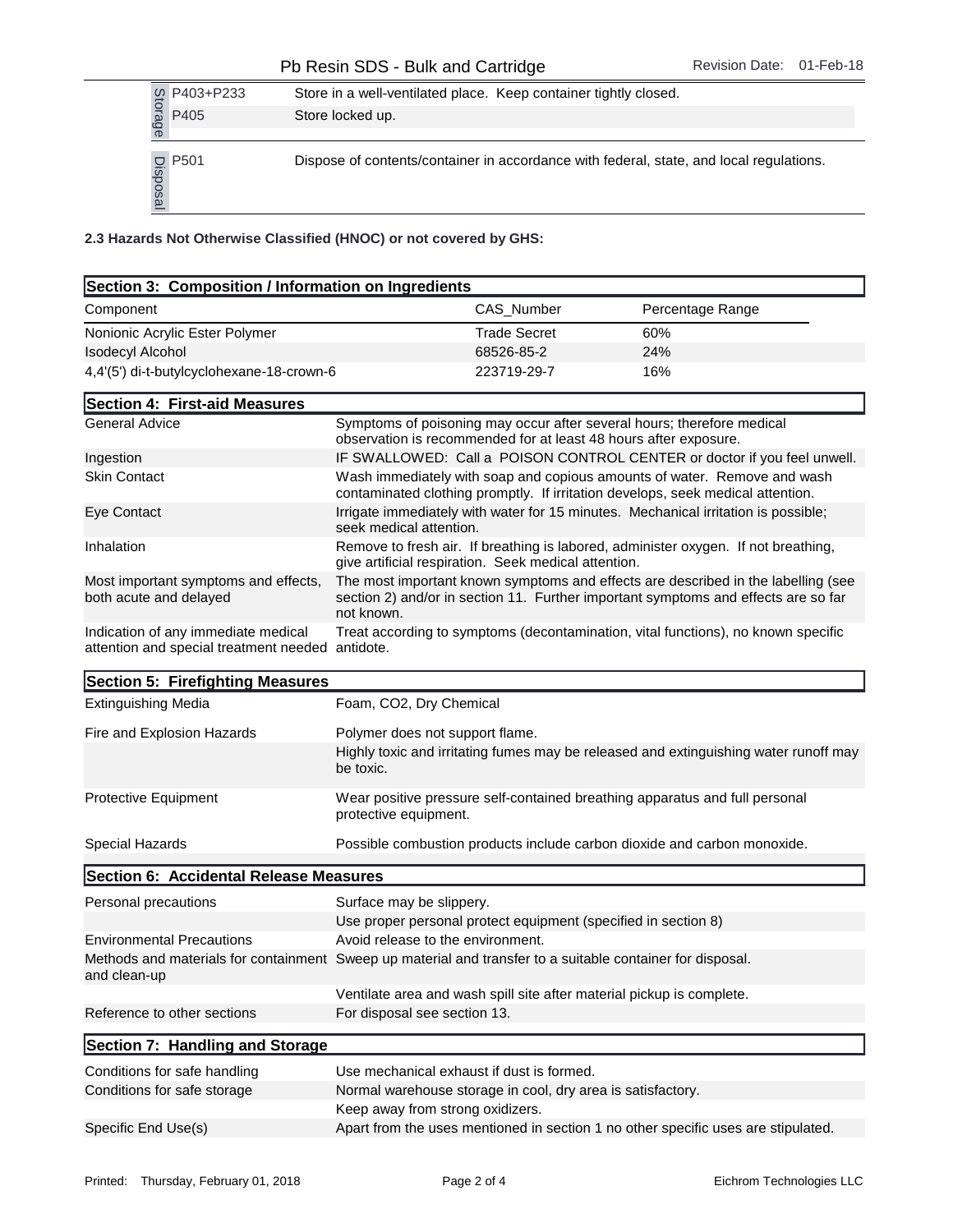|                                                       | Pb Resin SDS - Bulk and Cartridge                               |                                                                                                                                                                                            | <b>Revision Date:</b><br>01-Feb-18                                                 |  |  |
|-------------------------------------------------------|-----------------------------------------------------------------|--------------------------------------------------------------------------------------------------------------------------------------------------------------------------------------------|------------------------------------------------------------------------------------|--|--|
|                                                       | Section 8: Exposure Controls / Personal Protection              |                                                                                                                                                                                            |                                                                                    |  |  |
| <b>Control Parameters</b><br><b>Exposure Controls</b> | Mechanical exhaust is required.                                 | Contains no substances with occupational exposure limit values.<br>Do not eat, drink or smoke when using this product.                                                                     |                                                                                    |  |  |
|                                                       |                                                                 | Avoid contact with skin, eyes, and clothing. Wash hands before breaks and                                                                                                                  |                                                                                    |  |  |
| Eye protection                                        | immediately after handling the product.<br>Wear safety glasses. |                                                                                                                                                                                            |                                                                                    |  |  |
| <b>Skin Protection</b>                                |                                                                 | Wear impervious gloves and clean body-covering clothing.                                                                                                                                   |                                                                                    |  |  |
| Respiratory protection                                | Do not breathe dust.                                            |                                                                                                                                                                                            |                                                                                    |  |  |
|                                                       |                                                                 | Use NIOSH/MSHA approved respirator when handling material outside of<br>mechanical exhaust. An air-purifying respirator with an organic vapor cartridge or<br>canister may be permissible. |                                                                                    |  |  |
| Section 9: Physical Properties                        |                                                                 |                                                                                                                                                                                            |                                                                                    |  |  |
|                                                       | Information on basic physical and chemical properties           |                                                                                                                                                                                            |                                                                                    |  |  |
| Appearance:                                           | Powder-Liquid Mixture<br>Off-white, spherical beads in clear,   | <b>Explosion Limits</b><br>(Upper/Lower):                                                                                                                                                  | Not Established                                                                    |  |  |
|                                                       | colorless lliquid                                               | Flash Point:                                                                                                                                                                               | $>94^{\circ}$ C                                                                    |  |  |
| Odor:                                                 | Alcohol                                                         | Flammability:                                                                                                                                                                              | Not Established                                                                    |  |  |
| Odor Threshold:                                       | Not Determined                                                  | Autolgnition Temperature:                                                                                                                                                                  | Not Established                                                                    |  |  |
| pH:<br><b>Melting Point:</b>                          | Not Relevant<br>Not Established                                 | Decomposition<br>Temperature                                                                                                                                                               | Not Established                                                                    |  |  |
| <b>Boiling Point:</b>                                 | Not Established                                                 |                                                                                                                                                                                            |                                                                                    |  |  |
| <b>Relative Density:</b>                              | 0.35 g/mL at $25^{\circ}$ C                                     | VaporPressure:                                                                                                                                                                             | Not Established                                                                    |  |  |
| Solubility:                                           | Insoluble in water                                              | VaporDensity:                                                                                                                                                                              | Not Established                                                                    |  |  |
| Partition Coefficient:                                | Not Established                                                 | Evaporation Rate:                                                                                                                                                                          | Not Established                                                                    |  |  |
| Viscosity:                                            | Not Applicable                                                  |                                                                                                                                                                                            |                                                                                    |  |  |
| Section 10: Stability and Reactivity                  |                                                                 |                                                                                                                                                                                            |                                                                                    |  |  |
| Reactivity                                            |                                                                 | No hazardous reactions if stored and handled as indicated.                                                                                                                                 |                                                                                    |  |  |
| <b>Chemical Stability</b>                             |                                                                 | Stable under normal handling and storage conditions.                                                                                                                                       |                                                                                    |  |  |
| Hazardous reactions                                   |                                                                 | Reacts with strong oxidizing agents.                                                                                                                                                       |                                                                                    |  |  |
| Conditions to Avoid                                   |                                                                 | No relevant information available.                                                                                                                                                         |                                                                                    |  |  |
| Materials to Avoid                                    |                                                                 | Contact with strong oxidizers will degrade material.                                                                                                                                       |                                                                                    |  |  |
| Hazardous decomposition Products                      |                                                                 | Possible combustion products include carbon monoxide and carbon dioxide.                                                                                                                   |                                                                                    |  |  |
| Section 11: Toxicology Information                    |                                                                 |                                                                                                                                                                                            |                                                                                    |  |  |
|                                                       |                                                                 | from the properties of the individual components.                                                                                                                                          | The product has not been tested. The statements on toxicology have been derived    |  |  |
| Other                                                 |                                                                 |                                                                                                                                                                                            |                                                                                    |  |  |
|                                                       |                                                                 |                                                                                                                                                                                            | The product shows the following dangers according to the calculation method of the |  |  |

## Acute Toxicity

| <b>AUGE TUAILITY</b>     |                                                                                                     |
|--------------------------|-----------------------------------------------------------------------------------------------------|
| <b>Oral Effects</b>      | Polymer, Oral LD50 $>$ 5,000 mg/kg (rat).                                                           |
|                          | LD50 for cyclocrown has not been determined.                                                        |
|                          | Isodecyl Alcohol has a low order of toxicity.                                                       |
| Inhalation Effects       | No data available for acute inhalation effects of other components of this product.                 |
|                          | Isodecyl Alcohol has a low order of toxicity.                                                       |
| Dermal Effects           | Polymer, Dermal LD50 > 5,000 mg/kg (rabbit)                                                         |
|                          | Dermal LD50 for cyclocrown has not been determined. Cyclocrown is irritating to<br>mucous membranes |
|                          |                                                                                                     |
| Olde samesiae limitation |                                                                                                     |

revision available on 9-Mar-2012: Harmfullrritant

General EU Classification Guidelines for Preparations as issued in the latest

Skin corrosion/irritation

Irritant to skin and mucous membranes.